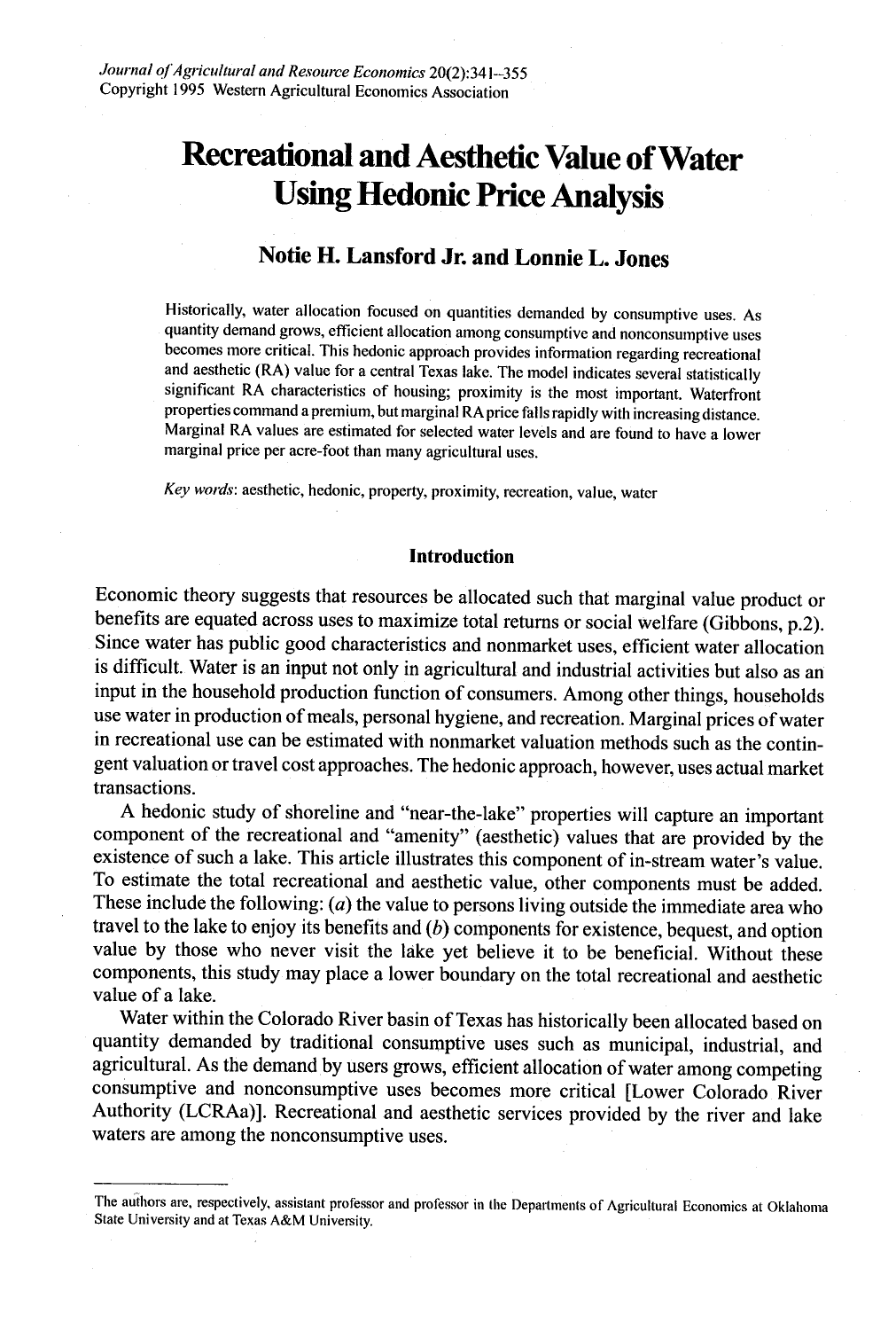The hedonic price approach is used to determine components of the recreational and aesthetic (RA) value of a lake in the central Texas chain called the "Highland Lakes." Specifically, the implicit recreational and aesthetic price placed on Lake Travis by homeowners living near it is investigated. The hypothesis is that within a certain proximity around a lake, residential property values reflect the recreational and aesthetic benefits received from the lake by the residents. The study attempts to isolate this RA value from the numerous valuable attributes and amenities that compose the total value of a residential property. The primary objectives are to do the following: *(a)* estimate the marginal value of proximity to a lake through the hedonic pricing method; *(b)* estimate the total nonmarket, implicit price of recreational and aesthetic (RA) benefits to residential properties relatively close to the lake; and *(c)* estimate the marginal RA value of water.

This article is organized as follows. Hedonic theory and application is briefly reviewed, followed by a description of the methods and data. Next, resulting marginal price estimates and aggregate market price of lake recreation and aesthetics are presented. The marginal value of water for varying lake levels is estimated. Finally, some implications for lake management are presented in addition to other conclusions. This study takes steps toward rounding out the small body of literature on recreational and aesthetic lake value.

## *Hedonic Price Theory and Application*

"Hedonic prices are defined as the implicit prices of attributes and are revealed to economic agents from observed prices of differentiated products and the specific amounts of characteristics associated with them" (Rosen, p. 34). Thus, the nonmarket, implicit price of each characteristic is imbedded in the price of the composite good. This is especially true of goods that have some public good characteristics. Air quality, for example, is the focus of the classic hedonic study by Harrison and Rubinfeld.

A hedonic price equation may be represented as where  $P<sub>x</sub>$  is the price of composite good,  $X$ ; and  $Z_i$  is a vector of individual characteristics of the good. The first partial derivative of  $P<sub>x</sub>$  with respect to  $Z<sub>i</sub>$  is the marginal price of the characteristic. Marginal prices for individual components of composite goods or services are of interest for the relative contribution made to the composite price of the good, even when it is not possible to examine nonmarginal changes in price for lack of a demand function. For example, Pope and Stoll use the hedonic price equation to discover which components of a hunting lease are most important.

Selection of an appropriate functional form is the subject of several analyses (Bender, Gronberg, and Hwang; Halvorsen and Pollakowski; Milon, Gressel, and Mulkey). "A hedonic price equation is a reduced-form equation reflecting both supply and demand influences. Therefore, the appropriate functional form. . . cannot, in general, be specified on theoretical grounds" (Halvorsen and Pollakowski, p. 37). Studies comparing goodness of fit and measures of error often reject the traditional functional forms in favor of Box-Cox transformations (Cropper, Deck, and McConnell; Goodman; Halvorsen and Pollakowski). Cropper, Deck, and McConnell also show the linear Box-Cox to be more robust than the quadratic Box-Cox. Although there is, in general, no a priori expectation of the functional form of the hedonic function, there may be a priori reasons to expect it to have a negative second derivative with respect to some characteristics (Freeman). For example, as the number of heated square feet in a house becomes larger, the marginal price should decline, ceteris paribus. Housing characteristics examined here should also reflect this trend.

Demand studies for various housing characteristics, including water recreation, have been performed. Witte, Sumka, and Erekson apply the Rosen model to estimate supply and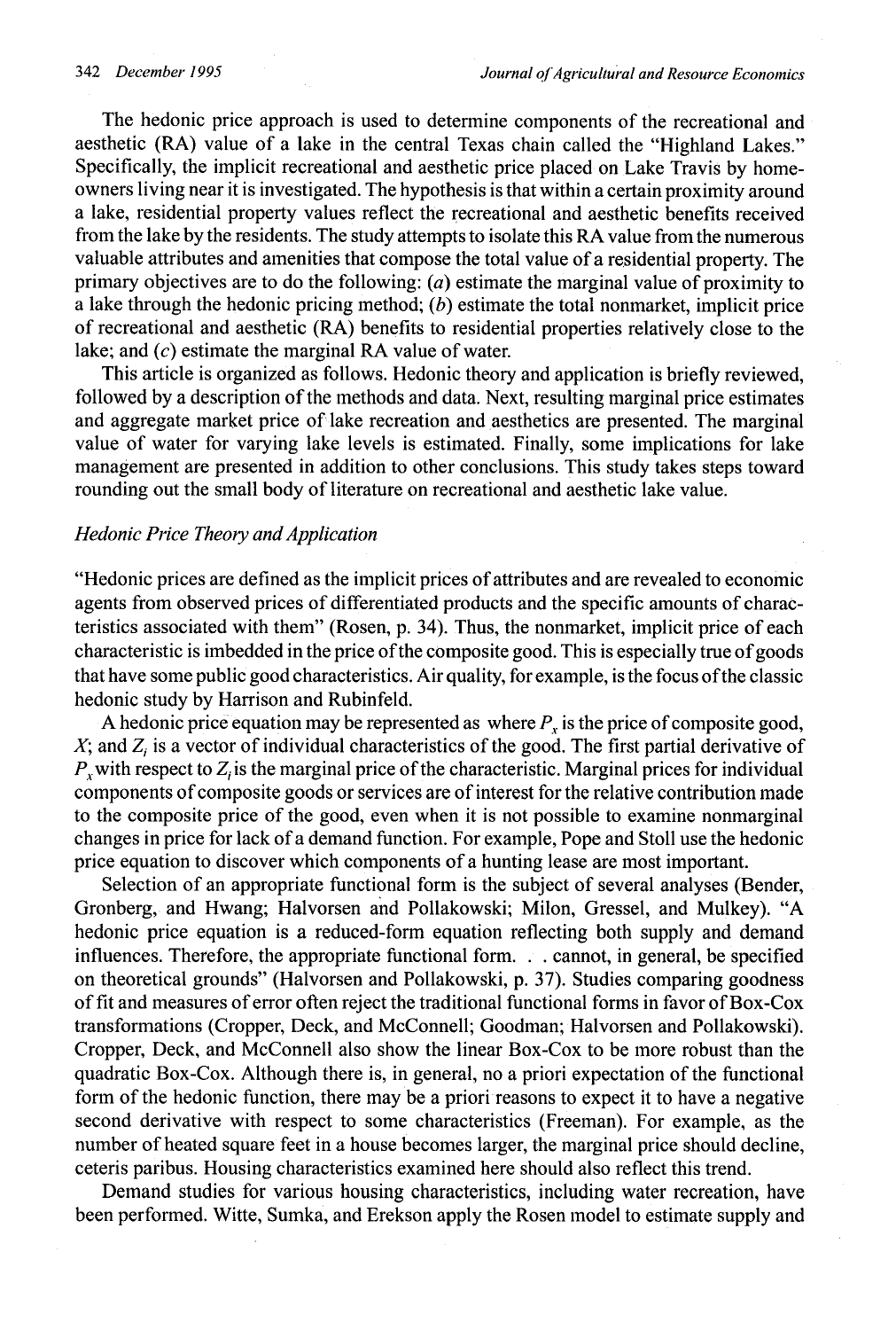demand of housing attributes in four nonmetropolitan cities. Palmquist implements the Brown and Rosen model to estimate demand for several important housing characteristics in seven standard metropolitan statistical areas. Useful recreational studies pertaining to lakes (Brown and Pollakowski; David; McConnell) and coastal waters (Milon, Gressel, and Mulkey; Wilman) help guide the current work.

### **Procedures**

The hedonic model used in this study is specified as a linear Box-Cox transformation. Its general form is given by:

(1) 
$$
\frac{Y^{\lambda}-1}{\lambda}=B_0+\sum_{i=1}^k B_i\frac{X_i^{\theta}-1}{\theta}+\sum_{j=1}^m \delta_j D_j+\varepsilon,
$$

where  $\lambda$  and  $\theta$  are Box-Cox transformation parameters to be estimated;  $B_0$ ,  $B_i$ , and  $\delta_i$  are parameter estimates;  $\varepsilon$  is the residual; Y is the selling price of a residence; the  $X_i$  are nonnegative, continuous variables; and the  $D_i$  are dummy variables or discretely measured characteristics of housing. e is assumed to be normally distributed with mean, zero, and variance,  $\sigma^2$ .

Using iterative ordinary least squares (IOLS), a computer program (SAS Proc Matrix) performs a grid search over specified ranges of  $\lambda$  and  $\theta$  to find the maximum likelihood estimator (Ozuna). The computational ease of IOLS is offset by the underestimate of the true standard errors of the *Bs* (Spitzer). This problem is circumvented by using the Hessian of second-order conditions to obtain consistent estimates of the true, unconditional covariance matrix (Ozuna, p. 30; Spitzer). This solution also provides the true standard errors of  $\lambda$  and  $\theta$  allowing valid hypothesis testing by *t*-tests. The nonlinear functional form causes marginal prices to depend upon every independent variable. The marginal prices of  $X_i$  are given by:

(2) 
$$
\frac{\partial Y}{\partial X_{i}} = \frac{1}{\lambda} [\lambda (B_0 + \sum_{i=1}^k B_i \frac{X_i^0 - 1}{\theta} + \sum_{j=1}^m \delta_j D_j) + 1]^{1/2} \lambda B_i X_i^{\theta^{-1}}.
$$

Although this nonlinear form makes interpretation more cumbersome, it may also supply more accurate marginal price estimates.

Following estimation of the hedonic price model and marginal prices of characteristics, the total market price of RA amenities is estimated using the estimated hedonic price model and the Travis County Appraisal District inventory of single-family dwellings within the study area. Since RA value is directly related to proximity to the lake, the RA price component of each residence may be determined by estimating the total market price of the residence with and without RA benefits. The difference between the two is the RA price component of the residence. Estimating the price of a home, absent the RA benefits, is accomplished by increasing the "distance-to-lake" variable *(LDIST)* to that distance at which the characteristic, distance to lake, is no longer important  $(LDIST_{max})$ . This is the distance at which homeowners no longer attribute any value to their proximity to the lake. They are simply too far away to feel they gain any appreciable RA benefit. The estimated hedonic price equation is used to estimate the market price at  $LDIST_{actual}$  and again at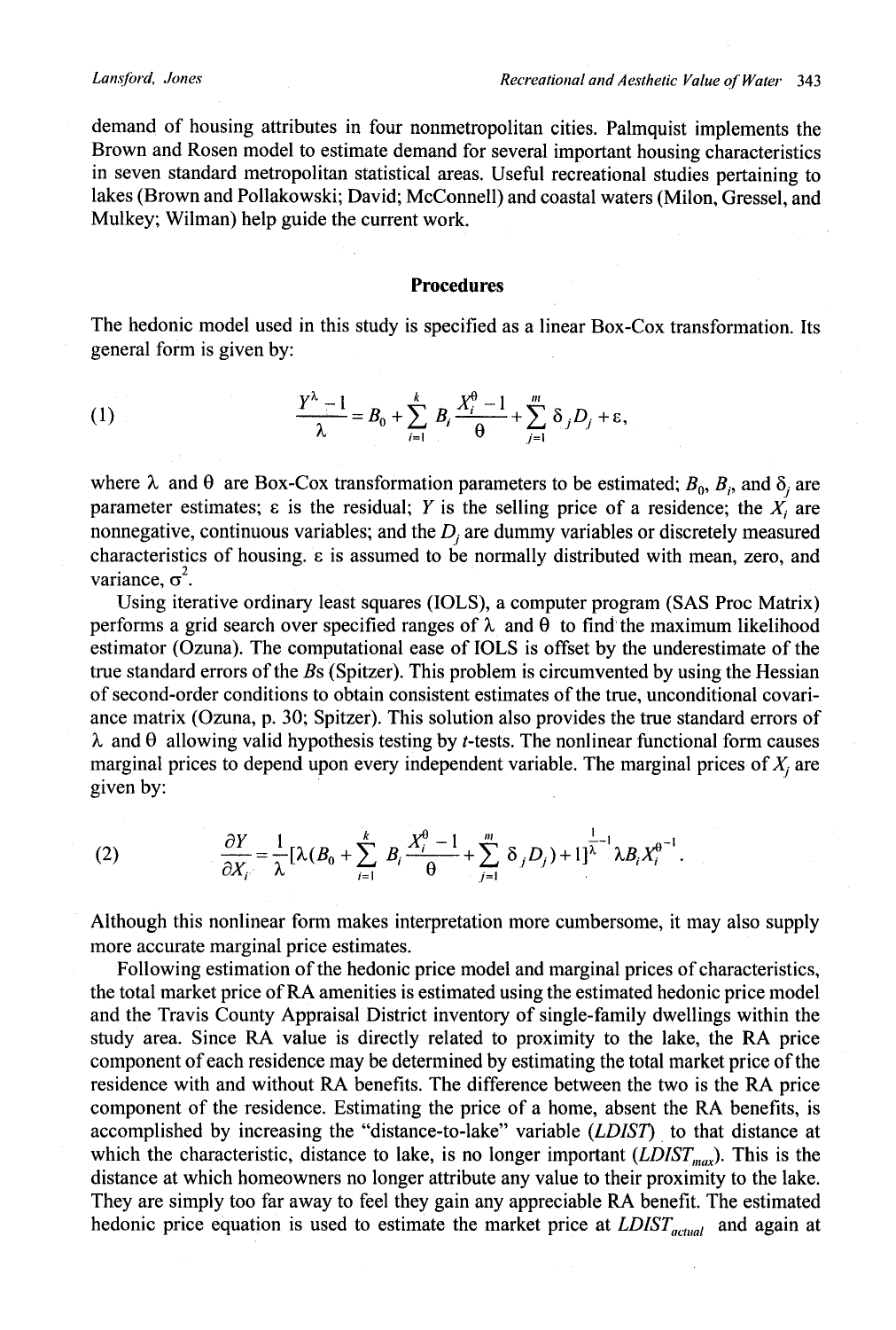*LDIST<sub>max</sub>*. The difference between (1), the status quo market price at *LDIST<sub>actual</sub>*, and (2), the estimated market price of an otherwise identical home located at *LDIST<sub>max</sub>* provides a market price estimate of the RA benefits to that home. (Lake level and view characteristics are held constant.)<sup>1</sup> Previous work (Dornbusch and Barrager; Brown and Pollakowski; Milon, Gressel, and Mulkey) and conversation with local Travis County officials and appraisers (Corey; Welcome; Nuckles) indicate a potential range for *LDIST<sub>max</sub>* of a few hundred feet to 4,000 feet.

Finally, if water level has a significant affect on housing price, it is possible to measure the marginal value of lake water to surrounding homeowners. The following is a new approach not found in the literature. A positively signed, significant regression coefficient on lake level implies that larger sale prices are directly attributable to RA benefits provided by the additional lake water. Since the quantity of water at varying lake levels is known and the aggregate price of housing may be computed at alternative lake levels, the marginal value of water may be estimated. The study analysis is restricted to lake levels at the sample mean (667 feet), plus approximately one and two standard deviations above and below the mean. The aggregate market price of all houses within  $LDIST<sub>max</sub>$  of Lake Travis is estimated for lake levels of 679, 673, 667, 661, and 655 feet. To estimate marginal changes in RA value, the aggregate housing price is estimated again for lake level corresponding to 680, 674, 668, 662, and 656 feet, each of these being a one-foot increase in lake level with respect to the first set of levels. The difference in aggregate price at each level, divided by the change in quantity of lake water at each level, provides an estimate of the marginal RA value per acre-foot. These marginal value estimates are capitalized values of water for RA use by the homeowners. Using an appropriate discount rate, an estimate is made of the annual marginal value.

## **Sample Data**

A fully specified hedonic pricing model for housing includes all the important characteristics of that housing-physical characteristics, as well as, neighborhood and environmental characteristics of the area must be considered. Selection of variables included was based on conversations with realtors, real estate appraisers, and ad valorem tax appraisers, plus personal inspection of the area. The primary source of data on sales of single-family residences and the characteristics of those residences is the Travis Central Appraisal District (TCAD). <sup>2</sup> These sales data were supplemented with information provided by an Austin, Texas, realty and appraisal company.<sup>3</sup> Elevation of lakefront properties was obtained from deed records in the Travis County Courthouse. Water level of the lake at the time of sale was obtained from the Lower Colorado River Authority (LCRAb). Sales information for all residential sales, from waterfront homes to homes a mile away (and in some instances up to two and one-half miles) from the lake, for January 1988 through December 1990, are included in the data set.

Many physical and financial variables were considered. Pretesting of the model, including variables such as house age, number of baths, various other interior and exterior features,

Lake view is not considered since the data are unavailable to differentiate lake views from other views for all homes.

 $2$ Travis Central Appraisal District is responsible for recording all property transactions within Travis County. Therefore, it has a comprehensive list of residential sales.

<sup>&</sup>lt;sup>3</sup>At the time of data collection, TCAD had not completed recording sales data for the last four months of 1990. Therefore, Appraisal Builders Realty (ABR) provided additional sales for these months. ABR has access to all sales information sources such as realtors' multiple listing service.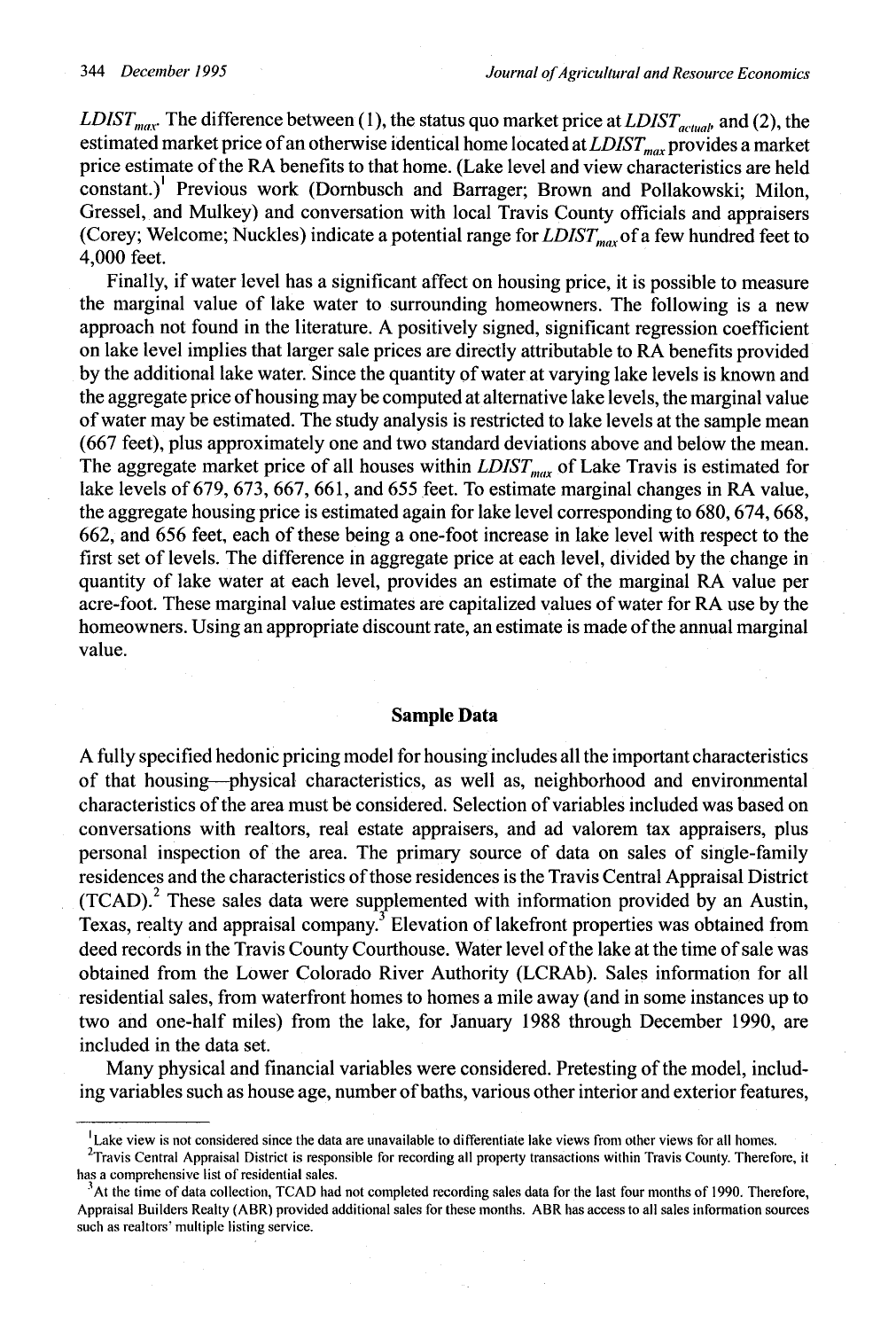type of financing, interest rate, and cove location, led to deletion of several potential variables. Several caused collinearity problems with other variables. Some had insignificant parameter estimates and added virtually no explanatory power to the model. This may be attributed to the relatively homogeneous nature of the sample properties in terms of features. Finally, terms of financing available in TCAD records are of insufficient detail to be useful.

#### *Descriptive Statistics*

Five hundred ninety-three sales are included in the data set. Twenty-seven variables are listed and defined in table 1. Month of sale is numbered sequentially from 1 for January 1988 to 36 for December 1990. Table 2 shows the average time of sale as April 1989 *(TIME =* 16.61). Square feet of living area *(IMPSF)* and sale price *(SPRICE)* vary over a relatively large range. Most of the sampled houses are in average physical condition *(ACON)* with some being superior *(HCON)* and others below average *(LCON).* According to TCAD, few residences show any obsolescence *(PCNTGOOD =* 0.99). Forty homes are on the waterfront. Waterfront homes are grouped by elevation of the property line adjacent to the lake. Properties at an elevation of 715 feet mean sea level (msl) are designated *WFHIGH.* Properties extending below 670 feet in elevation are designated *WFLOW. WFMED* designates observations lying between 670 and 715 feet msl. The long-term average lake level *(LEVEL)* is 673 feet. Hence, *WFHIGH* properties ( $\geq$  715 msl) have limited direct access.

Many of the 593 residences have a scenic view *(LVIEW* or *OVIEW).* Ninety-two observations have lake views and 27 others have views of the countryside but not the lake. The average distance *(LDIST)* to the lake is about 3,700 feet and the distance to the central business district *(CDIST)* ranges approximately from ten to twenty miles (table 2). *LDUM4* is a slope dummy variable intended to capture any change in slope of the hedonic function beginning at 4,000 feet from the lake.

Sales are divided among three school districts: Lago Vista *(LVISD),* Lake Travis *(LTISD),* and Leander Independent School Districts *(LISD).* Sixty-nine percent of the sales are located within municipalities *(CITY)* with 52% of these located in the Village of Lakeway *(VOL* W).

Finally, lake-level deviation *(LLDEV)* indicates the difference between the water level at the time the parties agreed to a sale price and the long-term average water level. *(LLDEV* equals the average level of the three months prior to sale minus the long-term average lake level.) Three months was selected because it is representative of the time period lapsed between beginning the search for a home and the sale (closing) date. Lake Travis is a flood control lake, and as such, its water level *(LEVEL)* is quite variable. Table 2 shows a mean level of 667 feet above sea level and standard deviation of seven feet. The range in level is 22 feet.

#### **Results**

## *Estimated Hedonic Price Function*

The estimated hedonic price function for housing around Lake Travis fits the data well (table 3). Using the log-likelihood function value (LLF), the likelihood ratio test indicates the estimated transformation parameters ( $\lambda = 0.22$  and  $\theta = 0.77$ ) differ significantly from the log-log ( $\lambda = 0$ ,  $\theta = 0$ ) and semi-log ( $\lambda = 0$ ,  $\theta = 1$ ) forms. Thus, it is inappropriate to reduce this nonlinear function to a simpler, traditional form. More than one-half of the parameter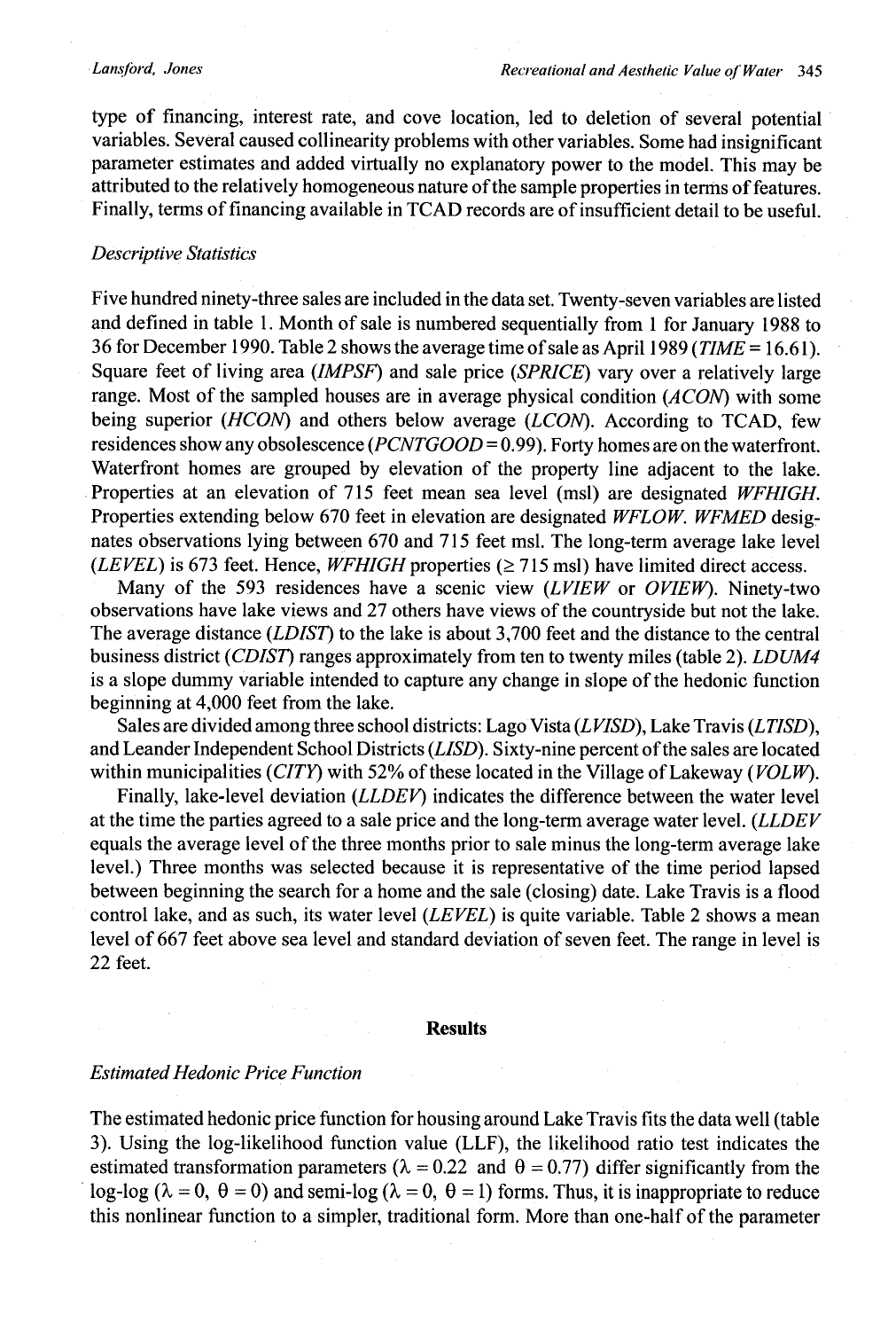| Variable            | Definition                                                                           |
|---------------------|--------------------------------------------------------------------------------------|
| <b>TIME</b>         | Month of sale; January 1988-December 1990; numbered 1-36                             |
| <b>SPRICE</b>       | Sale price                                                                           |
| <i><b>IMPSF</b></i> | Improved area square feet or heated area (excluding garage and porches, etc.)        |
| <b>GARAGS</b>       | Garage spaces: 1, 2, 3, or 4                                                         |
| <b>CPORTS</b>       | Carport spaces: 1, 2, 3, or 4                                                        |
| <b>FRONTFT</b>      | Linear feet of street frontage                                                       |
| CQUAL               | Construction quality; ratings range: 1 (poorest) to 7 (best)                         |
| <b>HCON</b>         | High condition: houses in excellent condition (near new)                             |
| <b>ACON</b>         | Average condition: houses in average condition                                       |
| <b>LCON</b>         | Low condition: houses in poor condition (poorly maintained)                          |
| <b>PCNTGOOD</b>     | Percent good: 1.00 minus any functional or economic obsolescence found by TCAD       |
| <b>WATFRT</b>       | Waterfront: value $= 1$ for waterfront property; zero otherwise                      |
| <b>BLUFF</b>        | Bluff location: value $= 1$ for waterfront property on bluff; zero otherwise         |
| <b>VIEW</b>         | Scenic view: value = $1$ for scenic view; zero otherwise                             |
| <b>LDIST</b>        | Lake distance: feet from property to lake                                            |
| LDUM4               | Lake distance dummy variable: $LDIST < 4,000$ feet, value = 0.1; otherwise = $LDIST$ |
| <b>CDIST</b>        | Central city distance: feet from property to downtown Austin                         |
| <b>LTISD</b>        | Lake Travis Independent School District                                              |
| <b>LISD</b>         | Leander Independent School District                                                  |
| <b>LVISD</b>        | Lago Vista Independent School District                                               |
| <b>CITY</b>         | City location indicator: value = $1$ for property within city; zero otherwise        |
| <b>VOLW</b>         | Village of Lakeway                                                                   |
| <b>COJT</b>         | City of Jonestown                                                                    |
| <b>COLV</b>         | City of Lago Vista                                                                   |
| <b>GOLF</b>         | Property located on golf course fairway: value $= 1$ ; zero otherwise                |
| <b>LLDEV</b>        | Lake-level deviation; deviation from average water level at time of sale             |

## **Table 1. Variable Names and Definitions**

estimates are significant at the 0.05 level. Furthermore, the signs on the parameters are as expected.

Zarembka shows that the Box-Cox procedure is not robust with respect to heteroskedasticity. Attempts to estimate unbiased coefficients with a weighted least-squares routine developed by Ozuna failed to converge.

The Harvey and Breusch-Pagan and Godfrey tests reject the null hypothesis of homoskedasticity. White's heteroskedasticity consistent covariance matrix is used to estimate standard errors. Through this mechanism standard errors are adjusted, but the parameter estimates are unchanged. Table 3 shows the adjusted standard errors. All parameter estimates reflecting RA value except one are significant at the level (waterfront location, lake distance, and view coefficients) (table 3). The coefficient on *LLDEV* (lake level) is significant at  $\alpha$  = 0.10.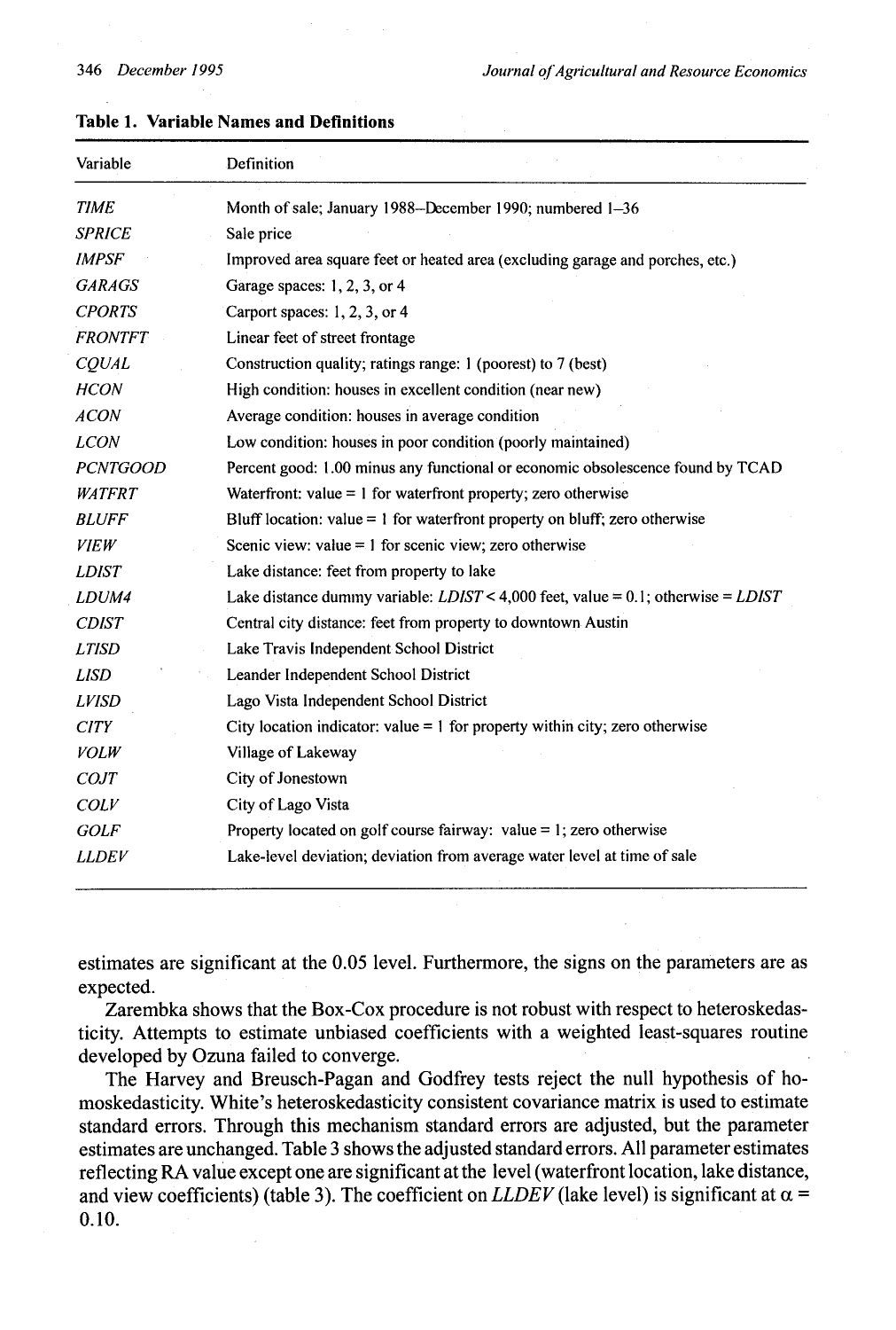| Variable                  | Mean    | Standard<br>Deviation | Variable           | Mean     | <b>Standard</b><br>Deviation |
|---------------------------|---------|-----------------------|--------------------|----------|------------------------------|
| <b>TIME</b>               | 16.61   | 8.350                 | <b>OVIEW</b>       | 0.046    | 0.209                        |
| <b>SPRICE<sup>a</sup></b> | 125.320 | 85.091                | LDIST <sup>a</sup> | 3.715    | 3.182                        |
| IMPSF <sup>a</sup>        | 2.169   | 0.790                 | $LDUM4^a$          | 2.879    | 3.715                        |
| <b>GARAGS</b>             | 1.783   | 1.065                 | CDIST <sup>a</sup> | 84.540   | 11.308                       |
| <b>CPORTS</b>             | 0.283   | 0.745                 | <b>LISD</b>        | 0.164    | 0.370                        |
| <b>FRONTFT</b>            | 95.58   | 38.38                 | <b>LVISD</b>       | 0.147    | 0.354                        |
| CQUAL                     | 4.64    | 0.75                  | <b>LTISD</b>       | 0.690    | 0.463                        |
| <b>HCON</b>               | 0.008   | 0.092                 | <b>CITY</b>        | 0.690    | 0.463                        |
| <b>ACON</b>               | 0.966   | 0.181                 | <b>VOLW</b>        | 0.516    | 0.500                        |
| <b>LCON</b>               | 0.025   | 0.157                 | <b>COJT</b>        | 0.051    | 0.219                        |
| <b>PCNTGOOD</b>           | 0.994   | 0.034                 | COLV               | 0.123    | 0.329                        |
| <b>WFHIGH</b>             | 0.017   | 0.129                 | <b>GOLF</b>        | 0.125    | 0.331                        |
| <b>WFMED</b>              | 0.032   | 0.176                 | <b>LLDEV</b>       | $-6.225$ | 6.207                        |
| <b>WFLOW</b>              | 0.019   | 0.135                 | <b>LEVEL</b>       | 666.70   | 7.00                         |
| <i>LVIEW</i>              | 0.155   | 0.362                 |                    |          |                              |

| Table 2. Descriptive Statistics of Sample Residences Located on and around Lake Travis |  |
|----------------------------------------------------------------------------------------|--|
|----------------------------------------------------------------------------------------|--|

"Expressed in thousands ('000).

Waterfront location is hypothesized to be of considerable value since it offers immediate access to the lake. The variability of Lake Travis's water level, combined with the variability in deeded property elevation, lead to the hypothesis that these waterfront properties may increase in value with decreasing lot elevation. Yet the coefficient on *WFMED* is larger than the coefficients for *WFHIGH* and *WFLOW* (table 3). One reason may be that *WFLOW* properties are partially submerged during part of each year making them less desirable. Without more detailed study of the characteristics of waterfront properties (and perhaps a larger number of waterfront sales), it is impossible to definitively explain the relative size of the waterfront coefficients.

Scenic view *(LVIEW* and *OVIEW)* also reflects RA value. Parameter estimates for both "lake" view and "other" view are significant at the 95% level (table 3). Further study is needed to determine whether lake view is more desirable than other scenic views.

Distance from the lake *(LDIST)* reflects RA value. *LDISTis* negatively signed, indicating the expected inverse relationship between RA value and distance to the lake. The positively signed lake distance dummy variable *(LDUM4)* indicates that housing prices continue to diminish at distances greater than 4,000 feet but at a greatly reduced rate. That is, the proximity to water has little influence on homes beyond this distance.

Lake-level deviation from the long-term average level *(LLDEV)* is the final housing characteristic reflecting a portion of the RA value of lake area housing (table 3). Buyers are willing to pay higher prices for higher lake levels, presumably due to greater accessibility and greater aesthetic value when the lake level is up.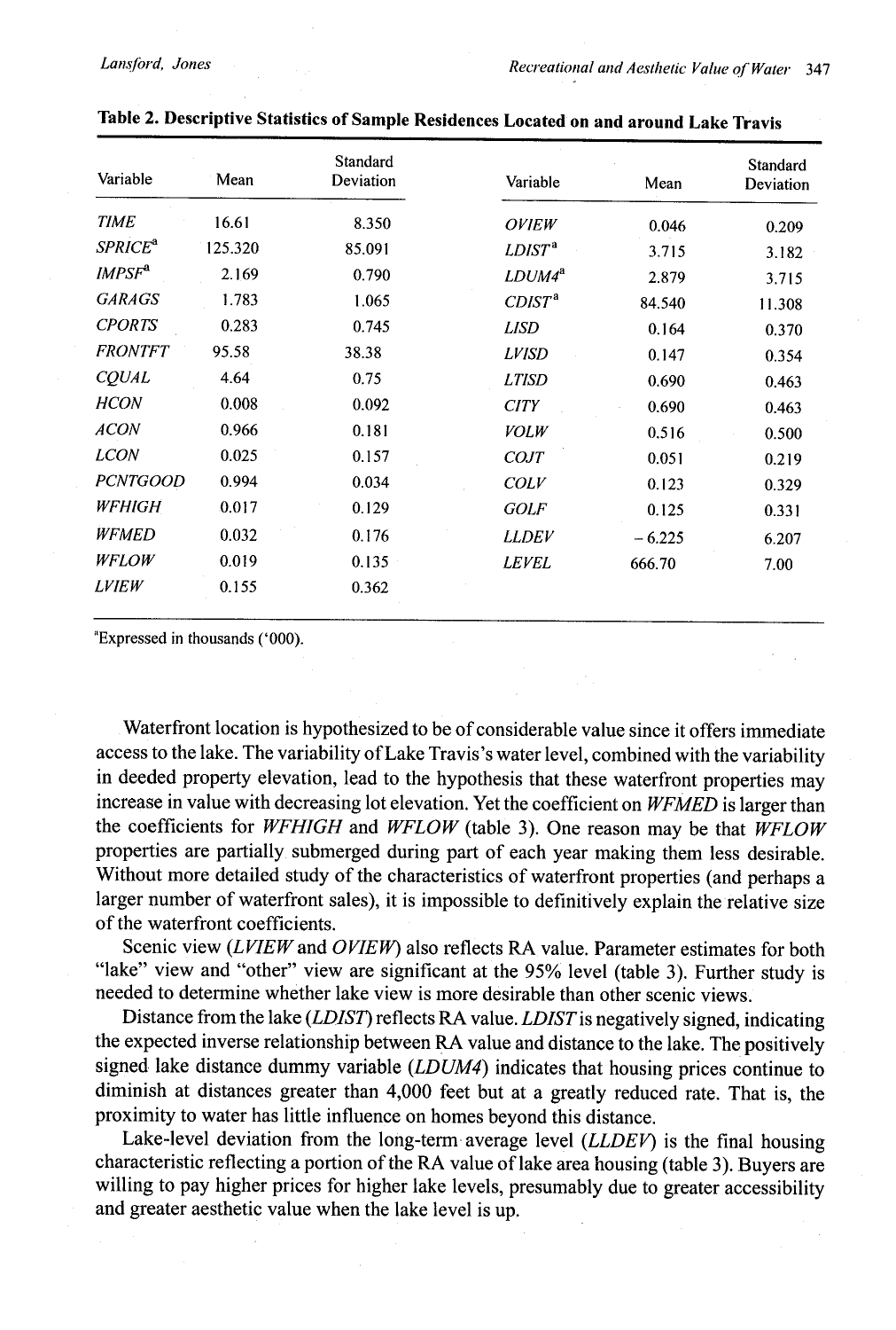| Independent<br>Variable | Coefficient   | <b>Standard</b><br>Error | Independent<br>Variable | Coefficient             | <b>Standard</b><br>Error |
|-------------------------|---------------|--------------------------|-------------------------|-------------------------|--------------------------|
| <b>WFHIGH</b>           | $1.3582^{b}$  | 0.26967                  | <b>GOLF</b>             | $0.17654^a$             | 0.10351                  |
| <b>WFMED</b>            | $1.5564^{b}$  | 0.20971                  | <b>OBSOL</b>            | 1.6423 <sup>a</sup>     | 0.95704                  |
| WFLOW                   | $1.2940^{b}$  | 0.26047                  | <b>LLDEV</b>            | $0.01655^a$             | 0.00870                  |
| <b>LVIEW</b>            | $0.32251^{b}$ | 0.09236                  | <b>IMPSF</b>            | $0.20305^a$             | 0.01221                  |
| <b>OVIEW</b>            | $0.30542^b$   | 0.15375                  | <b>CDIST</b>            | $-0.01041$ <sup>b</sup> | 0.00203                  |
| <b>LTISD</b>            | $0.19092^a$   | 0.11596                  | <b>LDIST</b>            | $-0.03130^{\circ}$      | 0.00805                  |
| <b>LISD</b>             | $-0.23515$    | 0.15787                  | CQUAL                   | $0.85076^{b}$           | 0.09863                  |
| <b>CITY</b>             | $-0.02180$    | 0.08381                  | <b>TIME</b>             | $-0.00965$              | 0.01188                  |
| <b>HCON</b>             | 0.44594       | 0.34918                  | <b>FRONTFT</b>          | $0.06652^b$             | 0.01593                  |
| <b>LCON</b>             | 0.11443       | 0.22732                  | LDUM4                   | $0.02230^{b}$           | 0.00608                  |
| <b>GARAGS</b>           | $0.17981^{b}$ | 0.04009                  | <b>CONSTANT</b>         | $3.4663^{b}$            | 1.15760                  |
| <b>CPORTS</b>           | $0.11620^{b}$ | 0.05047                  |                         |                         |                          |
|                         |               |                          |                         |                         |                          |
| λ                       | 0.22          | 0.00137                  |                         |                         |                          |
| $\theta$                | 0.77          | 0.00                     |                         |                         |                          |
| LLF <sup>c</sup>        | $-2,825.17$   |                          |                         |                         |                          |
| adj $R^2$               | 0.7855        |                          |                         |                         |                          |
| $F^{\rm d}$             | 99.55         |                          |                         |                         |                          |
|                         |               |                          |                         |                         |                          |

| Table 3. Estimated Hedonic Price Function for Lake Travis with Box-Cox Mode |  |
|-----------------------------------------------------------------------------|--|
|-----------------------------------------------------------------------------|--|

<sup>a</sup>Denotes significance at the  $\alpha$  = 0.10 level. <sup>b</sup>Denotes significance at the  $\alpha$  = 0.05 level. CLLF denotes log-likelihood function value.

<sup>d</sup>Null hypothesis.

Well-informed buyers and sellers in a competitive market would not be expected to be affected by normal fluctuations in lake level. It is well known that Lake Travis varies throughout the year. The water level generally rises in the spring and early summer, followed by decreasing level through the remainder of the summer as downstream irrigation increases. Fall rains sometimes raise the water level following the summer draw down. However, there does not appear to be any clear seasonal pattern (Lansford, pp. 151-54). Since sale price does vary with water level, does this imply that buyers are uninformed? It seems unlikely that local buyers are uninformed. However, Travis County has a dynamic economy with many people moving into and out of the area. Real estate practitioners report incidences of out-of-town buyers paying substantially higher prices for real estate than the normal market level.

Home buyers may also be influenced more by what they see than what they know. That **is,** even an informed buyer may be influenced by the appearance of the property and the neighborhood at the time the contract is signed. If the lake is relatively low, lakefront properties look less appealing compared with times when the lake is at its normal level. A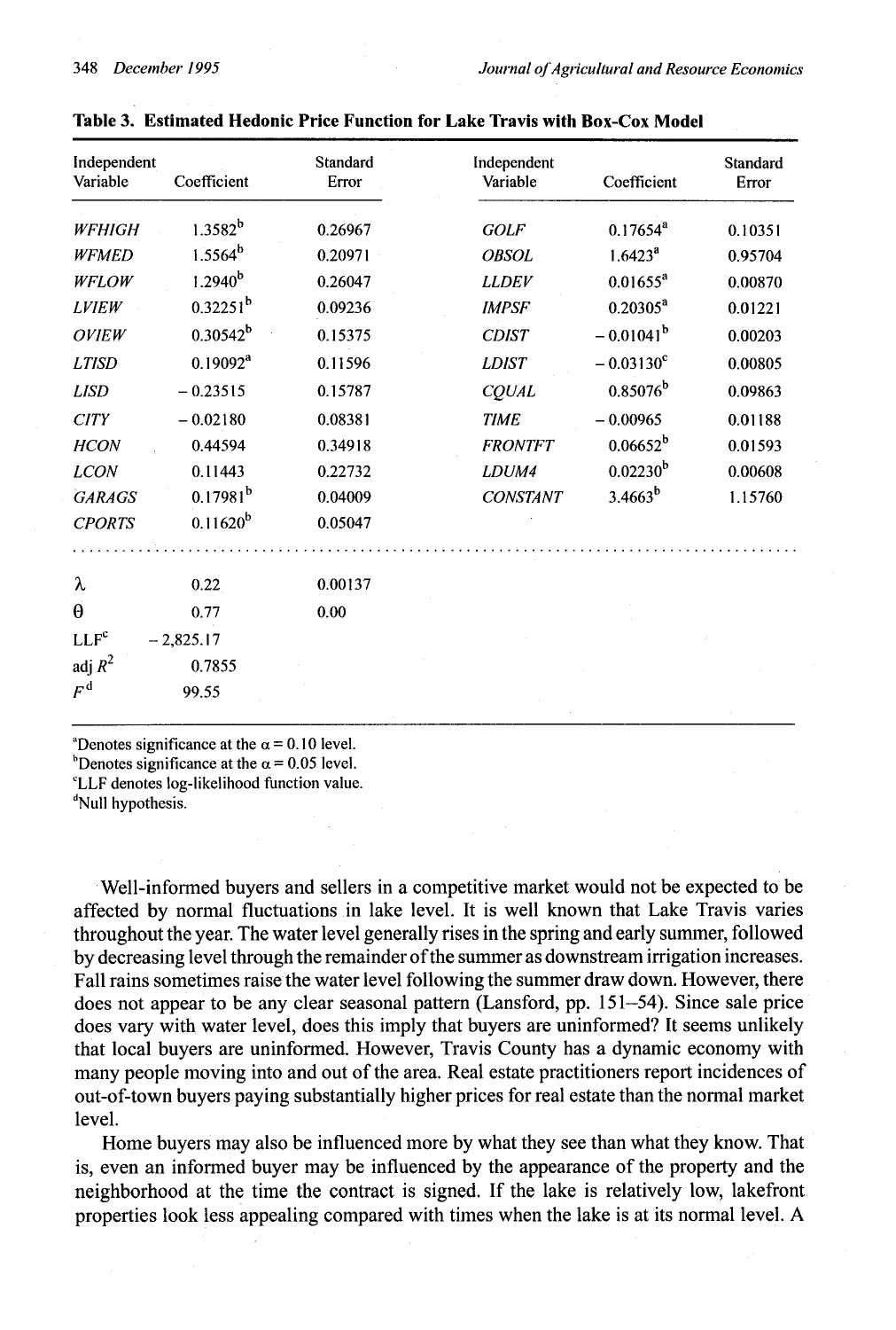#### *Lansford, Jones*

broad, barren shoreline strewn with the debris that is normally covered with water has a negative influence on many consumers. Likewise, even those planning to purchase a home away from the waterfront may be negatively influenced by such a view of the shore, especially if the subdivision has a common property park, boat ramp, or marina which they intend to use.

In summary, all estimated coefficients for variables affecting RA value are significant and perhaps the most interesting is the significance of lake-level deviation. The meaning of these results becomes clearer when the resulting marginal prices are examined.

## *Marginal Price Estimates*

Marginal prices are the implicit prices of individual housing characteristics obtained from the first partial derivatives of the hedonic price function with respect to each characteristic (5). To simplify analysis, discussion is focused on marginal prices of a typical (hypothetical) residence. The marginal price estimates shown in table 4 are for a typical 2,200 square-foot house with a two-car garage on a 100 front-foot lot inside a municipality. The house is of construction quality level five, has no obsolescence, and is in average condition. The time of sale is December 1990. The house (described in table 4) is 84,500 feet from downtown Austin, is located in the Lake Travis Independent School District *(LTISD),* and is 2,000 feet from the lake. (Marginal values for *WFHIGH, WFMED,* and *WFLOW* in table 4 are estimated at *LDIST =* 1.)

Local realtors estimated the premium for a house on the waterfront typically ranges from \$60,000 to \$100,000. The model's estimate of premium paid for waterfront property-\$79,000 to \$102,000-conforms to the expected range. It was expected that waterfront lots extending to lower elevations would reflect higher prices. As discussed earlier, the model provides mixed results and does not confirm the original hypothesis.

A key component of recreational lake value is proximity to the lake. Recreational value declines at the rate of \$6.19 per foot at *LDIST =* 2,000 feet (table 4). The marginal price of proximity falls at a decreasing rate throughout the range. At the waterfront the marginal price is about \$56 per foot but declines rapidly to \$12 per foot at 150 feet and becomes \$5.41 per foot at a distance of 3,000 feet. There is little change beyond approximately 2,000 feet, ceteris paribus.

## *Total Market Price ofResidential Recreational Benefits*

Inspection of the marginal prices of *LDIST* from the model suggests that somewhere between 1,000 and 4,000 feet from the lake, home buyers cease paying for "proximity" to the lake. That is, beyond some point, the distance-to-lake characteristic is of no consequence to buyers. Based on the literature cited earlier and the estimated marginal prices, a distance of 2,000 feet was selected for *LDIST<sub>max</sub>*. The marginal price of proximity changes little beyond this distance. In fact, if a distance a few hundred feet more or less is chosen, the following results change very little.

Estimated total market price of recreational benefits is \$49,164,089 (table 5). Approximately 3,672 single-family residences located within 2,000 feet of the shore have an average RA price of \$13,389. On average, RA price is estimated to be 15% of the current location price. Further investigation shows that within 2,000 feet of Lake Travis, 75% of the estimated RA market price is captured in the price of waterfront properties. Eighteen percent of the affected residences are on the water. By way of contrast, for residences located 1,001 to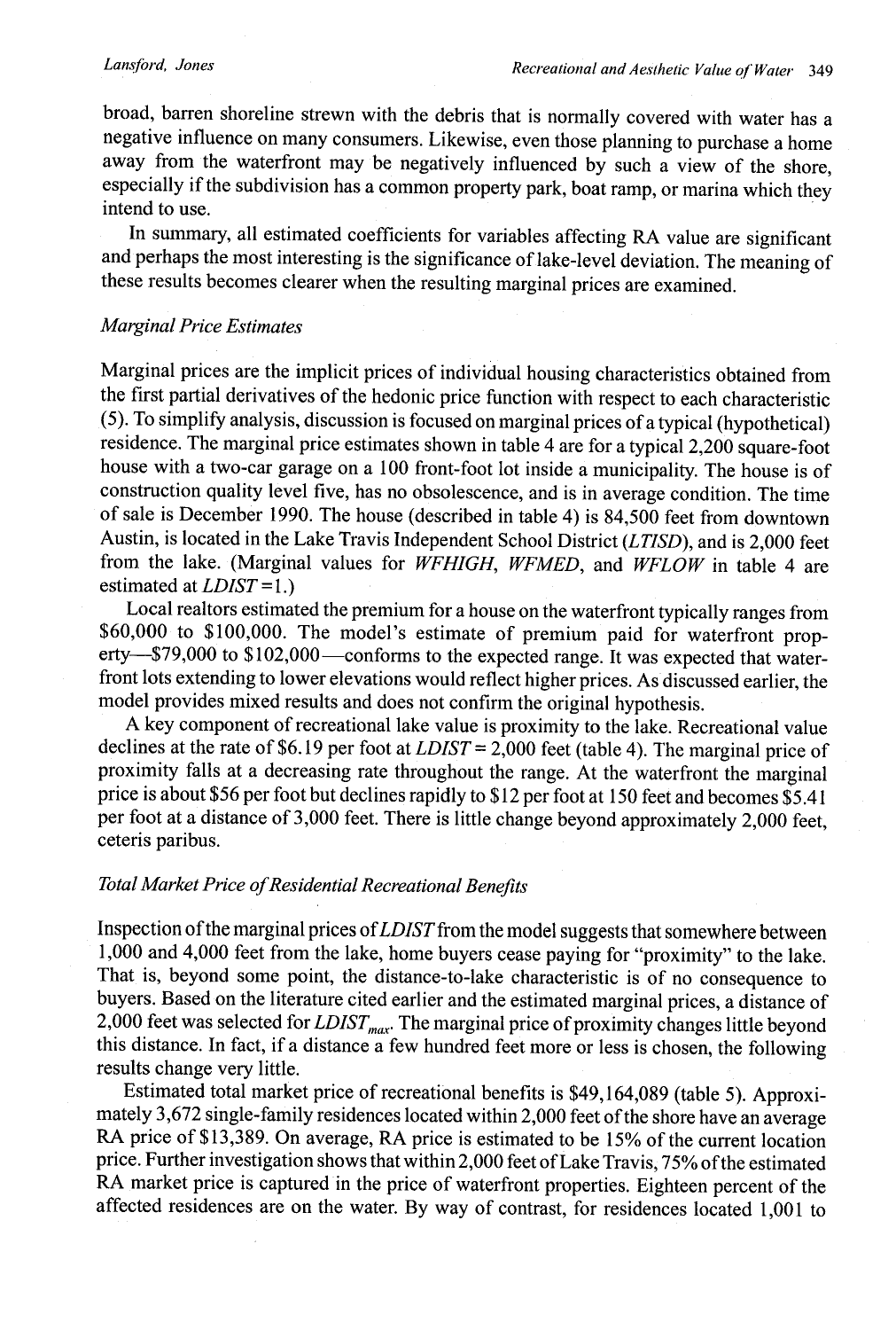| Characteristic      | Marginal Value<br>(\$) | Characteristic | Marginal Value<br>(S) |
|---------------------|------------------------|----------------|-----------------------|
| <b>WFHIGH</b>       | 84,545                 | GOLF           | $6,953$ /lot          |
| <b>WFMED</b>        | 101,635                | <b>LLDEV</b>   | 652/foot              |
| <b>WFLOW</b>        | 79.297                 | <b>CDIST</b>   | $-0.87$ /foot         |
| <b>LVIEW</b>        | 12,702                 | <b>LDIST</b>   | $-6.19/foot$          |
| <i><b>OVIEW</b></i> | 12.029                 | <b>COUAL</b>   | 23.141/increment      |
| <b>CITY</b>         | $-859$                 | <b>TIME</b>    | $-167/m$ onth         |
| <b>GARAGS</b>       | $7,082$ /space         | <b>FRONTFT</b> | 154.27/foot           |
| <b>CPORTS</b>       | $4,577$ /space         | <b>IMPSF</b>   | 39.28/sq.ft.          |

**Table 4. Estimated Marginal Values of Housing Characteristics for Residences in Proximity to Lake Travis**

**2,000** feet from the water's edge, the percentage of sale price attributable to RA price is only 6%.

## *Estimating Marginal RA Value*

Water level *(LLDEV)* having a significant affect on housing prices allows measuring the marginal value of lake water to surrounding homeowners. The estimated total market price of all houses within 2,000 feet of Lake Travis for each of five pairs of lake levels is presented in table 6. The marginal RA value per acre-foot and a confidence interval is also presented for each pair. The indicated marginal values of RA benefits appear to be reasonable. The decline in marginal price from \$136 per acre-foot to \$110 per acre-foot as the water level increases may be attributed to diminishing marginal returns and the increasing capacity of the lake at higher elevations.

These marginal prices of Lake Travis RA benefits are generally smaller than the marginal value product of water used in municipal, industrial, and many agricultural uses. The marginal price estimates presented in table 6 are the capitalized value of homeowners' perceived future benefits, precluding direct comparison to annual marginal value products (MVPs) of water use. Chang and Griffin, however, report water purchases by municipalities in the lower Rio Grande valley of Texas. These market transactions are at prices of \$500 to \$600 per acre-foot. Chang and Griffin also estimate the net present value (NPV) of water in cotton production in the same region.<sup>4</sup> Depending upon the price and yield of cotton, NPVs of water range from \$306.58 to \$2,336.29 per acre-foot under one scenario and from -\$72.41 to \$1,600.60 per acre-foot under a second. Hence, a comparison with their analysis suggests that the marginal price of water in RA use is lower than that in municipal use and may also be less than that in cotton production depending upon the set of variables and assumptions used.

Because estimates of the marginal value of water are often expressed in terms of annual amounts, comparison can be facilitated by restating the capitalized marginal value estimates presented in table 6. Discount rates of 2, 4, 6, 8, and 10% and time periods of 10, 30, and 50 years provide a matrix of annualized marginal RA values ranging from \$3.69 to \$20.99 per acre-foot for water levels one standard deviation above and below the sample mean (table

<sup>&</sup>lt;sup>4</sup>The net present value computations are based on a fifty-year period and 6% discount rate.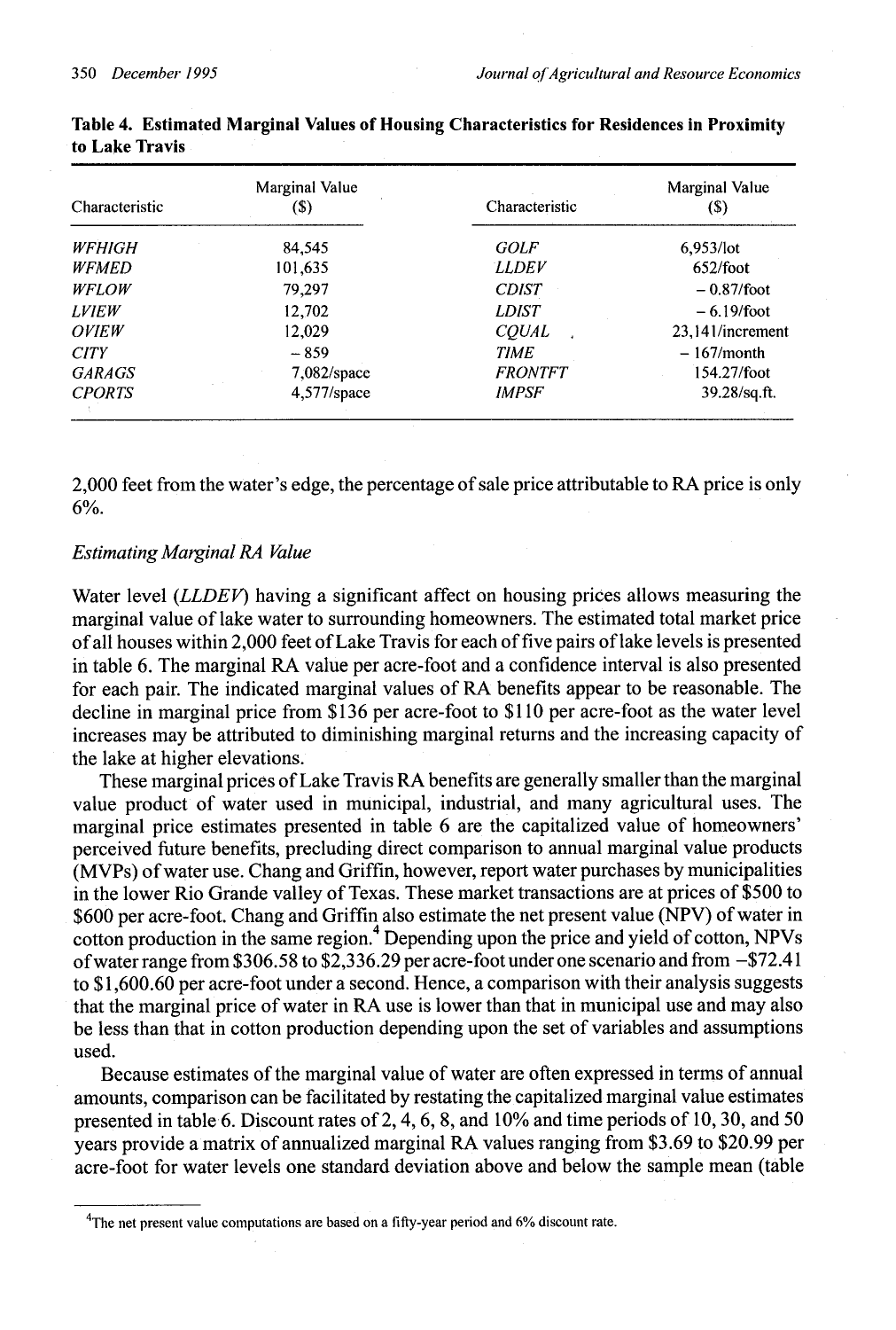| Variable                 | N     | Mean<br>Price<br>$($)$ | Standard<br>Deviation<br>(\$) | Max.<br>Value<br>(\$) | Min.<br>Value<br>(3) | Sum of $RA^a$<br><b>Market Prices</b><br>$\left( \text{\$}\right)$ |
|--------------------------|-------|------------------------|-------------------------------|-----------------------|----------------------|--------------------------------------------------------------------|
| Current                  |       |                        |                               |                       |                      |                                                                    |
| location                 | 3,672 | 87,964                 | 62,777                        | 596,592               | 5,566                | 323,003,316                                                        |
| At 2,000 feet            | 3.672 | 74,575                 | 52,691                        | 539,349               | 5,516                | 273,839,227                                                        |
| Estimated<br>$RAa$ price | 3,672 | 13,389                 | 24,127                        | 189,110               | 0                    | 49,164,089                                                         |

# **Table 5. Marginal Value of Recreational and Aesthetic Uses for Lake Travis Residences within 2,000 Feet of the Lake**

Recreational and aesthetic

# **Table 6. Estimated Marginal Value of Water in Recreational and Aesthetic Use Reflected in Housing Values around lake Travis**

|         | Lake<br>Level<br>(Feet) | Predicted<br>Aggregate<br>Housing<br>Price $(S)$ | Volume of<br>Water in<br>Lake Travis<br>(Acre-Feet) | Price<br>$($/Ac.-Ft.)$ | 95%<br>Confidence<br>Interval<br>$(S/Ac.-Ft.)$ |
|---------|-------------------------|--------------------------------------------------|-----------------------------------------------------|------------------------|------------------------------------------------|
|         | 680                     | 348,813,660                                      | 1,151,854                                           |                        |                                                |
|         | 679                     | 346,771,842                                      | 1,133,289                                           |                        |                                                |
| Change: |                         | 2,041,818                                        | 18,565                                              | 109.98                 | $-15.69$ to 235.65                             |
|         |                         |                                                  |                                                     |                        |                                                |
|         | 674                     | 336,704,899                                      | 1,044,154                                           |                        |                                                |
|         | 673                     | 334,719,713                                      | 1,027,044                                           |                        |                                                |
| Change: |                         | 1,985,186                                        | 17,110                                              | 116.02                 | $-13.29$ to 245.34                             |
|         | 668                     | 324,933,028                                      | 944,914                                             |                        |                                                |
|         | 667                     | 323,003,316                                      | 929,151                                             |                        |                                                |
| Change: |                         | 1,929,712                                        | 15,763                                              | 122.42                 | $-10.54$ to 255.38                             |
|         | 662                     | 313,491,130                                      | 853,473                                             |                        |                                                |
|         | 661                     | 311,615,747                                      | 838,940                                             |                        |                                                |
| Change: |                         | 1,875,383                                        | 14,533                                              | 129.04                 | $-7.38$ to 265.46                              |
|         | 656                     | 302, 372, 374                                    | 769,088                                             |                        |                                                |
|         | 655                     | 300,550,189                                      | 755,648                                             |                        |                                                |
| Change: |                         | 1,822,185                                        | 13,440                                              | 135.58                 | $-3.77$ to 274.93                              |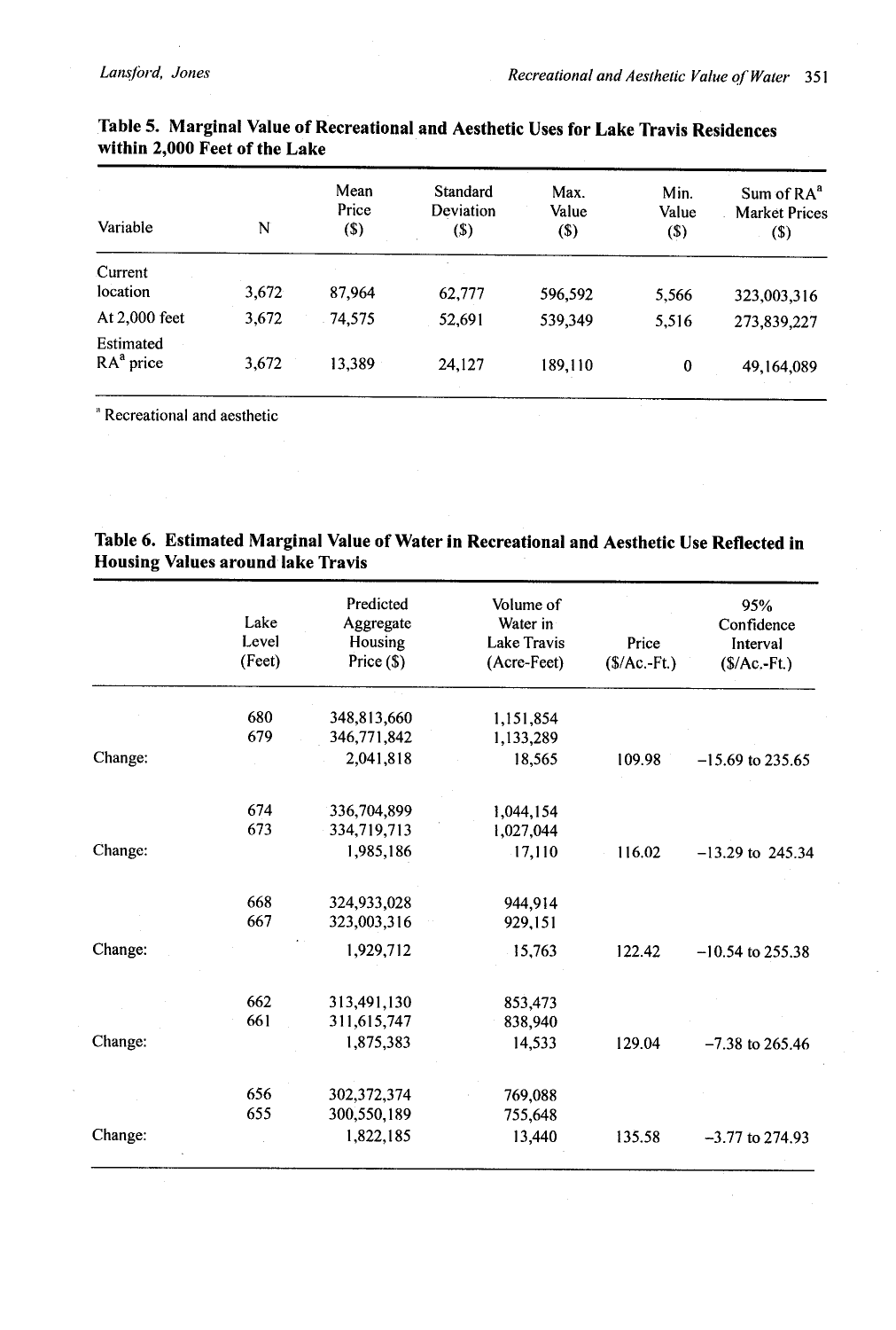| Discount<br>Rate |       | 50 Years |         | 30 Years |       | 10 Years |  |
|------------------|-------|----------|---------|----------|-------|----------|--|
|                  | $+1$  | -1       | $^{+1}$ | -1       | $+1$  | -1       |  |
| $\overline{2}$   | 3.69  | 4.11     | 5.18    | 5.76     | 12.91 | 14.36    |  |
| 4                | 5.40  | 6.00     | 6.71    | 7.46     | 14.30 | 15.90    |  |
| 6                | 7.36  | 8.18     | 8.43    | 9.37     | 15.76 | 17.53    |  |
| 8                | 9.48  | 10.54    | 10.30   | 11.46    | 17.29 | 19.22    |  |
| 10               | 11.70 | 13.01    | 12.31   | 13.68    | 18.88 | 90.99    |  |

**Table 7. Estimated Annual Marginal RA Values per Acre-Foot for Selected Periods of Time and Discount Rates**

7).<sup>5</sup> Gibbons cites several studies of annual marginal value product of water in crop production throughout the United States. The MVPs per acre-foot range from less than \$15 per acre-foot for grain sorghum in New Mexico to \$698 per acre-foot for potatoes in Idaho. Water in cotton and corn production is indicated to have MVPs of \$56 to \$129 per acre-foot for cotton and \$52 to \$57 per acre-foot for corn.

In summary, the annual MVPs of water in municipal and agricultural uses generally exceed the recreational and aesthetic MVPs found here. Yet the RA benefits examined in this study do not reflect all recreational and aesthetic use of the lake. A complete assessment of recreational and aesthetic value includes the value to persons traveling to the lake from remote areas plus the value of the lake to those who may never visit the lake but place value on the benefits offered (option and existence values). Thus, a proper comparison of marginal value among water uses requires the addition of other components of recreational and aesthetic value to the housing RA component estimated in this study.

# **Implications for Lake-Level Management**

Since it is a stated goal of LCRA to give due weight to all demands upon the water it manages, LCRA managers should be aware of the affect of water allocation decisions. The averagesize Lake Travis residence (2,200 square feet) located on the waterfront is estimated to be worth \$6,800 more if the lake is at its long-term average level rather than six feet below normal at the time of sale. For the majority of waterfront residences, prices are \$3,200 to \$8,000 higher under this scenario. Hence, a relatively small change in water level is indicated to be worth thousands of dollars per home. Higher lake level results in greater demand, not only for lakefront properties, but also for those within relatively close proximity. In other words, keeping the water level an average of six feet higher would add thousands of dollars in RA benefits to lakefront homes and hundreds, if not thousands, to each home within reasonable proximity. This assertion is validated by estimating the coefficient on lake-level

 $^5$ The range of discount rates and time periods gives consideration to both private and social rates and similar variance in the projected lifetime of RA Benefits.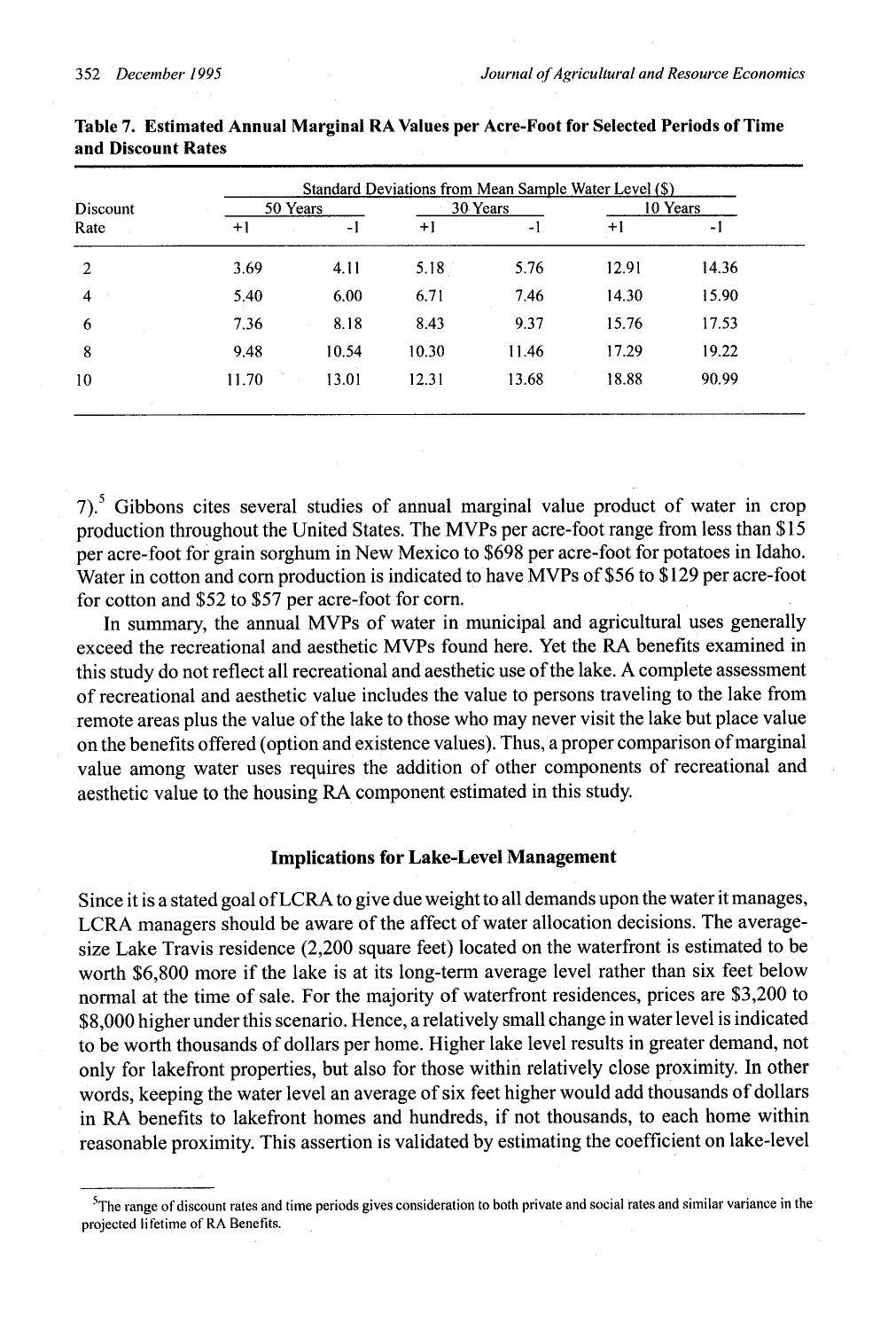deviation while excluding lakefront properties and finding continued statistical significance.

Furthermore, it is reasonable to believe that water management to reduce the range of fluctuation in water level would result in larger market values due to greater RA benefits. Water-level fluctuations exceeding 20 feet per year require docks and marinas designed for extremes. "Waterfront" lots with insufficient depth of property rights occasionally become "land-locked" lots when the water level falls below the property line. Maintaining a higher average level and reducing the range of fluctuation are actions that will increase RA lake value.

Therefore, the results presented in table 5 imply that maintaining higher water levels in Lake Travis adds value to homes surrounding the lake. If this is true, individual property owners and local officials interested in economic growth will likely want more water kept in Lake Travis. Homeowners seek to maximize their benefits in terms of RA returns and housing value. Local officials realize that greater local wealth tends to stimulate the local economy. Likewise, they realize that greater property values provide a larger tax base.

Conversely, it is likely that downstream users will object to such action. Downstream users may use the same or similar arguments for maintaining the volume of river flow. LCRA, as manager of these waters, will need to weigh the benefits and costs of water-level policy for the entire region. In the same way that government policies, such as zoning, affect private property values, LCRA can positively or negatively affect the residential property values both around the lakes and downstream.

If past trends continue, residential development will continue and will have the effect of adding to total RA value around Lake Travis. As more land is converted to commercial and residential use, the demand for water for RA use is expected to increase.

#### **Summary and Conclusions**

The hedonic price approach is used to estimate the implicit price of recreational and aesthetic benefits. The estimated residential price equation indicates several statistically significant characteristics of housing, among which are distance to the lake, scenic view, waterfront location, and water level. Analysis of marginal values indicates that proximity to the lake is the most important component of recreational and aesthetic value. Waterfront properties command a premium price for the private access they offer for enjoyment of public lake waters. Beyond the waterfront, the marginal recreational and aesthetic price falls rapidly with increasing distance. An aggregation of RA prices for all homes within 2,000 feet of the lake indicates 75% of total RA price resides in lakefront property and composes 15% of the total market price of housing.

Consumer preference for higher water levels is indicated by the significant, positive relationship with sale prices. This finding allows estimation of homeowners' marginal RA value of lake water. The marginal RA value estimates ranged from \$110 to \$136 per acre-foot, depending on lake level.

The study has several limitations. It considers one of several lakes and many miles of river flow. It is limited to RA value expressed by homeowners. It is limited by the assumptions and constraints of the Box-Cox model selected. And, finally, the method, rather

<sup>&</sup>lt;sup>6</sup> Another question is possible correlation between seasons and lake level. Testing with seasonal dummy variables shows no significant relationship (Lansford, pp. 151-54).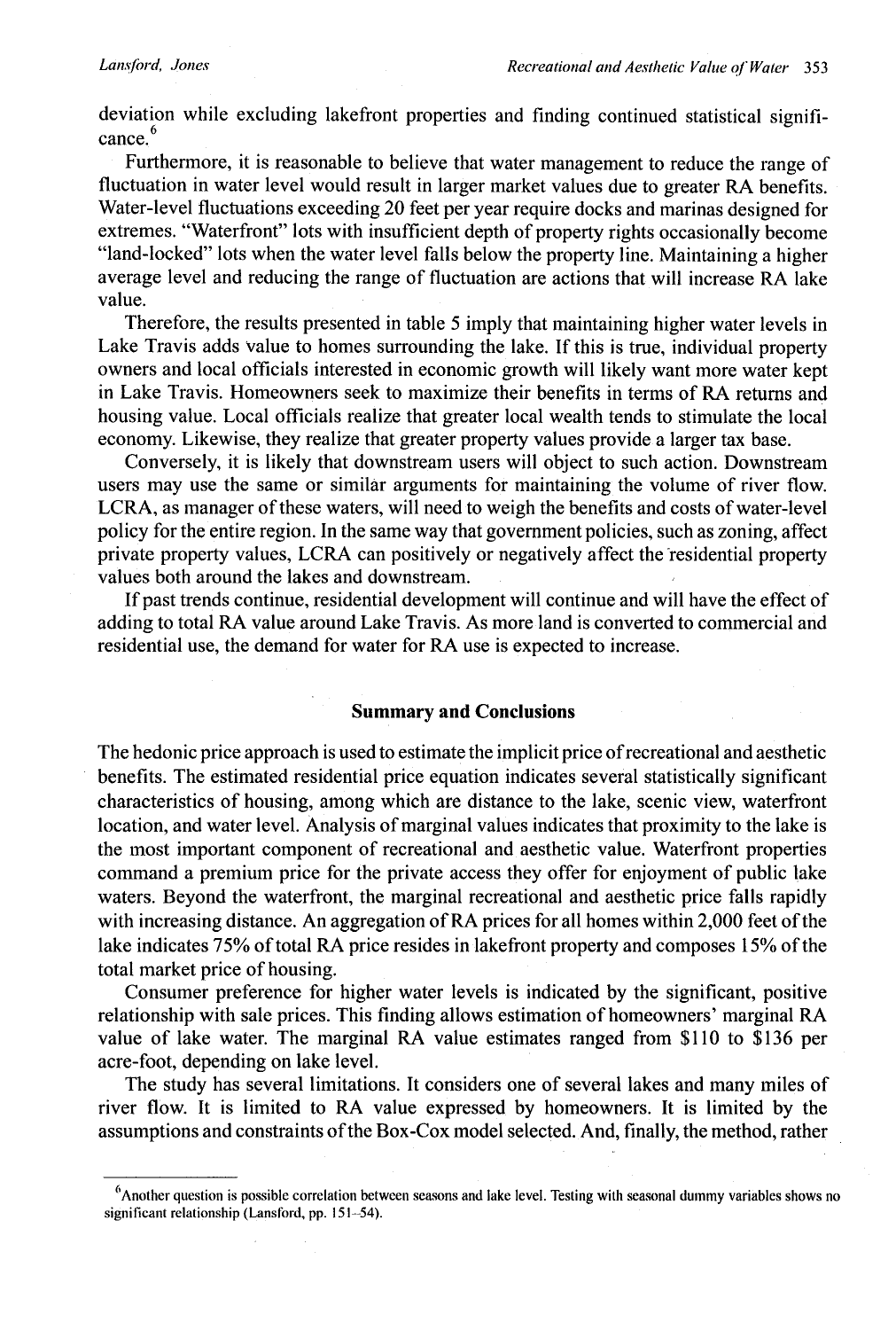than the results, are transferable. These limitations indicate ample room for further research.

This hedonic price analysis of Lake Travis leads to several conclusions. First, variation in lake level affects RA value; this is reflected in corresponding variation in price of housing. Hence, lake management practices influence housing prices and RA benefits.

Second, there are probably two lake management factors at work here-degree of variability and normal water level. Less variability over time and relatively higher water level are both of value to homeowners. Higher water level implies greater RA value within a certain range. Note again the finding of diminishing marginal value of water. Homeowners generally seem to desire a higher, more stable water level but do not want water in their homes.

Third, the estimated range of RA marginal value product of water is similar to, but generally less than, MVP of water in cited agricultural uses. However, as lake water level falls, the marginal value of RA use rises. At some point, optimal water allocation in the Colorado River system will require trade-offs among current uses. As RA demand increases with increasing population and development, more pressure will be placed on the Lower Colorado River Authority to retain relatively higher water level in Lake Travis and decrease water-level variability.

[Received October 1994; final version received September 1995.]

#### **References**

- Bender, B., T. Gronberg, and H-S. Hwang. "Choice of Functional Form and the Demand for Air Quality." *Rev. Econ. Statis.* 62(1980):638-43.
- Box, G., and D. Cox. "An Analysis of Transformations." *J. Royal Statis. Soc.* Ser. B 26(1964):211-43.
- Breusch, T. S., and A. R. Pagan. "A Simple Test for Heteroskedasticity and Random Coefficient Variation." *Econometrica* 47(1979): 1287-294.
- Brown, G. M., and H. 0. Pollakowski. "Economic Valuation of Shoreline." *Rev. Econ. Slatis.* 59(1977):272-78.
- Brown, J. N., and H. S. Rosen. "On the Estimation of Structural Hedonic Price Models." *Econometrica* 50(1982):765-68.
- Chang, C., and R. C. Griffin. "Economic Evaluation of Water Marketing: Agricultural Costs and Municipal Benefits in the Lower Rio Grande Valley." Paper presented at the Southwest Economics Association meeting, San Antonio TX, March 1991.
- Corey, A., Chief Appraiser, Travis Central Appraisal District, Austin TX. Personal communication, 1991.
- Cropper, M. L., L. B. Deck, and K. E. McConnell. "On the Choice of Functional Form for Hedonic Price Functions." *Rev. Econ. Statis.* 70(1988):668-75.
- David, E. L. "Lakeshore Property Values: A Guide to Public Investment in Recreation." *Water Resour: Res.* 4(1968):697-707.
- Dornbusch, D. M., and S. M. Barrager. "Benefit of Water Pollution Control on Property Values." EPA-600/5- 73-005, U.S. Environmental Protection Agency, Washington DC, October 1973.
- Freeman, M., III. *The Benefits of Environmental Improvement.* Baltimore MD:John Hopkins University Press for Resources for the Future, 1979.
- Gibbons, D. C. *The Economic Value of Water.* Washington DC: John Hopkins University Press for Resources for the Future, 1987.
- Godfrey, L. G. "Testing for Multiplicative Heteroskedasticity." *J. Econometrics* 8(1978):227-36.
- Goodman, A. C. "Hedonic Prices, Price Indices, and Housing Markets." J. *Urban Econ.* 5(1978):471-84.
- Griliches, Z. "Introduction: Hedonic Price Indexes Revisited." *Price Indexes and Quality Change.* Cambridge MA:Harvard University Press, 1971.
- Halvorsen, R., and H. O. Pollakowski. "Choice of Functional Form for Hedonic Price Equations." *J. Urban Econ.* 10(1981):37-49.
- Harrison, D., Jr., and D. L. Rubinfeld. "Hedonic Housing Prices and the Demand for Clean Air." *J. Environ. Econ. and Manage.* 5(1978):81-102.